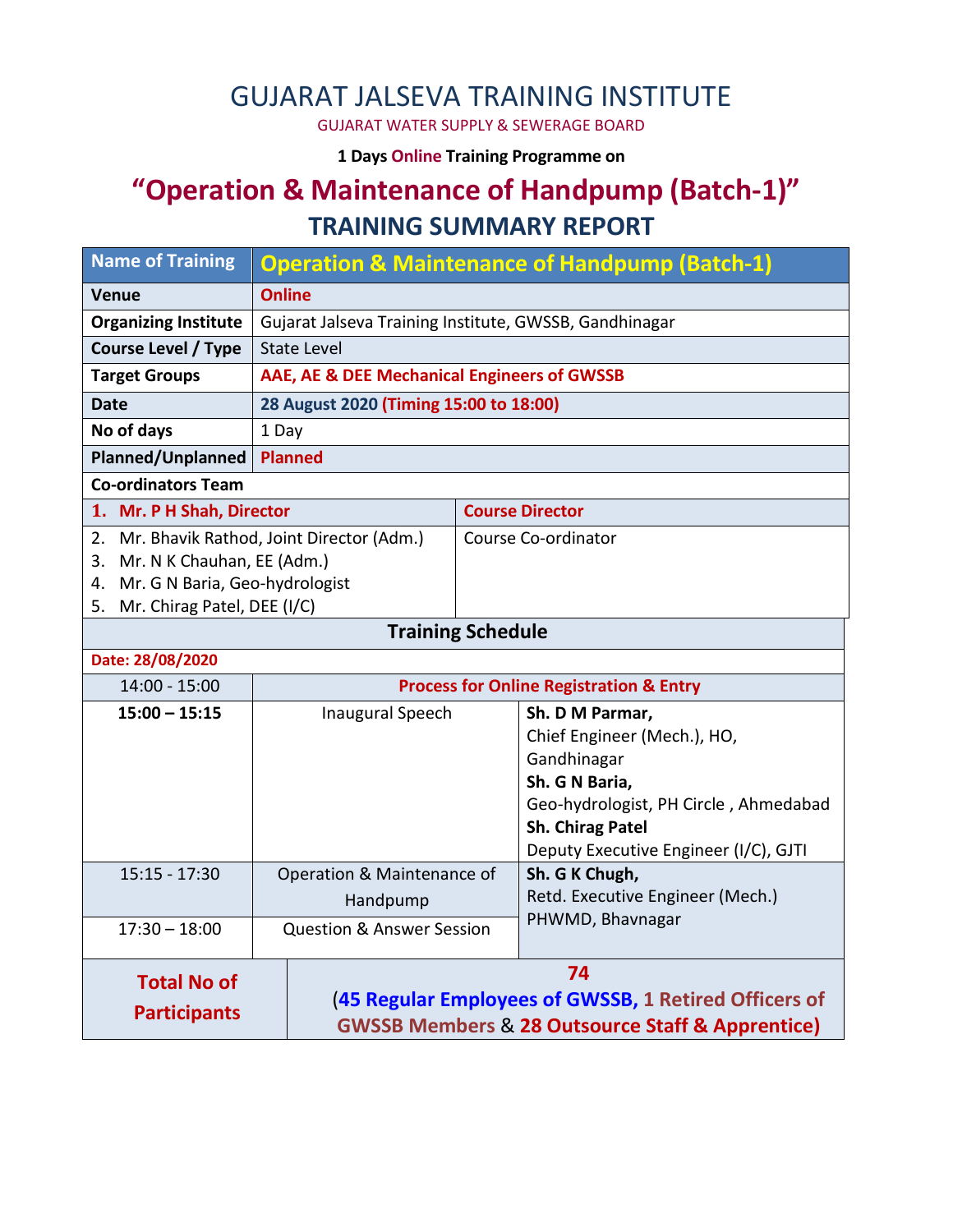## **List of Regular Employees of GWSSB**

| Sr.<br>No.              | <b>CPF NO.</b>           | <b>Designation</b><br><b>Name</b>                          |             | <b>Office &amp; Place</b>       |
|-------------------------|--------------------------|------------------------------------------------------------|-------------|---------------------------------|
| 1                       | GWSSB/10628              | DHAVALKUMAR MUKESHKUMAR SHAH                               | AEE (M)     | PHMSD, Dahod                    |
| $\mathbf{2}$            | GWSSB/4069               | BALKRISHEN OMKARNATH PANDIT                                | Hydrologist | HO Office Gandhinagar           |
| 3                       | GWSSB/10168              | AMI RAMANLAL PATEL                                         | DEE (M)     | <b>HO Office Gandhinagar</b>    |
| 4                       | GWSSB/10184              | BHUMI VINODBHAI RAVAL                                      | DEE (M)     | PHMSD, Bhuj                     |
| 5                       | GWSSB/2159               | DHIRAJBHAI MANILAL PATEL                                   | DEE (M)     | PHMC, Ahmedabad                 |
| $\boldsymbol{6}$        | GWSSB/2527               | KISHOR DEVANDAS TEWANI                                     | DEE (M)     | PHMSD, Bhachau                  |
| $\overline{\mathbf{z}}$ | GWSSB/5813               | MAHESHKUMAR GORDHANBHAI RATHVA                             | DEE (M)     | PHMSD Bodeli                    |
| 8                       | GWSSB/10167              | MANVIR PRABHATBHAI JALU                                    | DEE (M)     | PHMSD, Jasdan                   |
| 9                       | GWSSB/10087              | PURVANGI ASHWINBHAI GOSAI                                  | DEE (M)     | PHMSD-1, Rajkot                 |
| 10                      | GWSSB/10459              | SURAJKUMAR SATISHCHANDRA SINGH                             | DEE (M)     | PHMSD, Chhotaudepur             |
| 11                      | GWSSB/10783              | TEHSINJAHAN MEHMOODMIYAN SAIYAD                            | DEE (M)     | PHMSD, Vadodara                 |
| 12                      | GWSSB/10703              | Anjana Rajendrasinh Rathod                                 | AAE (M)     | PHMSD, Anand                    |
| 13                      |                          | ARPITA NIKUNJBHAI BHAVSAR                                  | AAE (M)     | PHMSD, Sayla                    |
| 14                      | GWSSB/10618              | BHARATKUMAR PITAMBARBHAI MAKWANA                           | AAE (M)     | PHMSD, Sihori                   |
| 15                      | GWSSB/10685              | CHIRAG REMESHBHAI VANAND                                   | AAE (M)     | PHMSD, Viramgam                 |
| 16                      |                          | Devabhai Havlabhai Sangada                                 | AAE (M)     | PHMSD, Limkheda                 |
| 17                      |                          | DIMPALBEN J PARMAR                                         | AAE (M)     | PHMSD, Tharad                   |
| 18                      | GWSSB/9224               | DIPESHKUMAR GUNVANTRAI BRAHMBHATT                          | AAE (M)     | PHMSD, Kapadwanj                |
| 19                      | GWSSB/2900               | HARISH MADANLAL PUROHIT<br>AAE (M)                         |             | PHMSD, Anjar                    |
| 20                      | GWSSB/10196              | HARSHIKA VISHALBHAI PATEL                                  | AAE (M)     | PHMSD, Surat                    |
| 21                      |                          | <b>JAYDIP JIVRAJBHAI GABANI</b>                            | AAE (M)     | PHMD, BHAVNAGAR                 |
| 22                      |                          | JIGNESHKUMAR VALLABHBHAI DEVGANIYA                         | AAE (M)     | PHMSD, Bhuj                     |
| 23                      | GWSSB/10109              | KAJAL GOVINDBHAI MIYATRA                                   | AAE (M)     | PHMSD-1, Rajkot                 |
| 24                      |                          | KHUSHBU NAVINBHAI VANDRA                                   | AAE (M)     | PHMSD, Vadodara                 |
| 25                      |                          | KISHAN JERAMBHAI CHADOTARA                                 | AAE (M)     | PHMSD, Bhachau                  |
| 26                      | $\overline{\phantom{a}}$ | <b>MEET GOVINDBHAI PATEL</b>                               | AAE (M)     | PHMSD, Jasdan                   |
| 27                      | $\Box$                   | MEHULKUMAR RAMESHBHAI PATEL                                | AAE (M)     | PHMSD, Modasa                   |
| 28                      |                          | MITESHKUMAR DINESHCHANDRA HALPATI                          | AAE (M)     | PHMSD, Anjar                    |
| 29                      | $\overline{\phantom{a}}$ | NILAM RAMESHBHAI DAMOR                                     | AAE (M)     | PHMSD Bodeli                    |
| 30                      | $\qquad \qquad \Box$     | PANKAJ MADHUBHAI KALSARIYA                                 | AAE (M)     | PHMD, Bhuj                      |
| 31                      | $\overline{a}$           | PAYAL RAMNIK PATEL                                         | AAE (M)     | PHMD, A'bad                     |
| 32                      |                          | POOJA ATULKUMAR MODI                                       | AAE (M)     | PHMSD, Gandhinagar              |
| 33                      | $\overline{a}$           | PRIYANKA NIMESHBHAI JOSHI                                  | AAE (M)     | PHMD, Surat                     |
| 34                      |                          | RAMCHANDRA RAMESHBHAI PATEL                                | AAE (M)     | PHMSD, Jam Jodhpur              |
| 35                      | GWSSB/10199              | AAE (M)<br>PHMSD, Savli<br>RINKUBEN SANJAYBHAI PATEL       |             |                                 |
| 36                      |                          | AAE (M)<br>SANDIP GUMANSINH CHAUDHARI<br>PHMSD, Vyara      |             |                                 |
| 37                      | GWSSB/10360              | AAE (M)<br>PHMSD, Surat<br>SAURABHKUMAR MANILAL PATEL      |             |                                 |
| 38                      | GWSSB/10108              | SHAILESHKUMAR DEVABHAI PARMAR                              | AAE (M)     | PHMSD-2, Rajkot                 |
| 39                      | GWSSB/10221              | SHAMALBHAI KALAJIBHAI PATEL                                | AAE (M)     | PHMSD, Deesa                    |
| 40                      |                          | AAE (M)<br>PHMSD, Palanpur<br>SHIVANI PRADYUMANBHAI RAYGOR |             |                                 |
| 41                      | GWSSB/10086              | SNEHAL SANJAYKUMAR ROY                                     | AAE (M)     | Recharge cell, H.O, Gandhinagar |
| 42                      |                          | SUNIT DALSUKHBHAI DAMOR                                    | AAE (M)     | PHMSD, Dahod                    |
| 43                      |                          | VINAY PRAHALADBHAI PATEL                                   | AAE (M)     | PHMSD, Dahod                    |
| 44                      | $\overline{a}$           | YOGENDRA DINESHBHAI PATEL                                  | AAE (M)     | PHMSD, Bhavnagar                |
| 45                      |                          | ZALAK RAVINDRASINH KUMPAVAT                                | AAE (M)     | PHMSD, A'bad                    |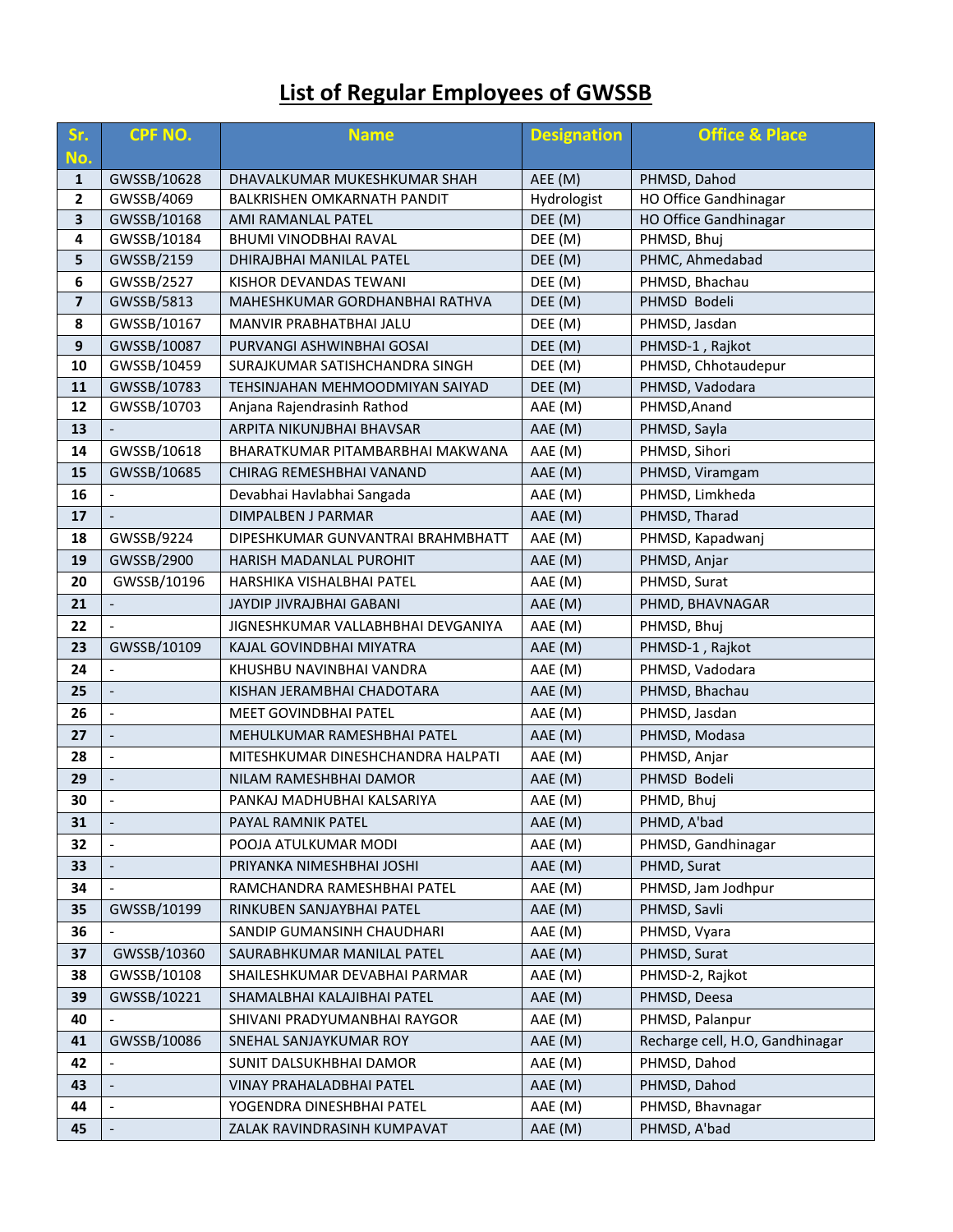### **List of Retired Officers of GWSSB**

| Sr.<br>No. | <b>Name</b>             | <b>Designation</b> | <b>Office &amp; Place</b> |
|------------|-------------------------|--------------------|---------------------------|
|            | <b>PARESH G CHOKSHI</b> | Retd DEE (M)       | HO Office Gandhinagar     |

### **List of Employees (Outsource Staff & Apprentice)**

| Sr.<br>No.              | <b>Name</b>                     | <b>Designation</b> | <b>Office &amp; Place</b> |
|-------------------------|---------------------------------|--------------------|---------------------------|
| $\mathbf{1}$            | Abhishek P Prajapati            | Out Sourcing Engg. | PHMSD, Rajpipala          |
| 2                       | Atmiy H Patel                   | Out Sourcing Engg. | PHSSD, Himmatnagar        |
| 3                       | Chandrakant Wagh                | Out Sourcing Engg. | PHMSD, Surat              |
| 4                       | DIVYARAJSINH V. JADEJA          | Out Sourcing Engg. | PHMSD, Jamnagar           |
| 5                       | Jatin D Vasava                  | Out Sourcing Engg. | PHMSD, Rajpipala          |
| 6                       | Jay A Dudhane                   | Out Sourcing Engg. | PHMSD, Bharuch            |
| $\overline{\mathbf{z}}$ | Kaushal D Patel                 | Out Sourcing Engg. | PHMSD, Vyara              |
| 8                       | Pradeep Varma                   | Out Sourcing Engg. | PHMSD, Surat              |
| $\boldsymbol{9}$        | Priyank S Gajjar                | Out Sourcing Engg. | PHMSD, Bharuch            |
| 10                      | Viral C Chaudhari               | Out Sourcing Engg. | PHMSD, Vyara              |
| 11                      | Aakash J Gamit                  | Apprentice         | PHMSD, Vyara              |
| 12                      | Abhishek Singh                  | Apprentice         | PHMSD, Surat              |
| 13                      | Anil B Kalhapure                | Apprentice         | PHMSD, Vyara              |
| 14                      | Azaj Mahmmadbhai Vahora         | Apprentice         | PHMSD, Anand              |
| 15                      | Dhruvi Ramsinh Chauhan          | Apprentice         | PHMSD, Shahera.           |
| 16                      | Hardik Prajapati                | Apprentice         | PHMSD, Surat              |
| 17                      | Harsh V Patel                   | Apprentice         | PHMSD, Rajpipala          |
| 18                      | Jenishkumar H Mistry            | Apprentice         | PHMSD, Rajpipala          |
| 19                      | Jigna Gamit                     | Apprentice         | PHMSD, Surat              |
| 20                      | <b>KARAN S. KUMAR</b>           | Apprentice         | PHMSD, Kapadwanj          |
| 21                      | Kishan P Dabhi                  | Apprentice         | PHMSD, Rajpipala          |
| 22                      | MAYURSHINH PARAKRAMSHINH JADEJA | Apprentice         | PMSD, Jamnagar            |
| 23                      | NairsalKumar Prahladbhai Patel  | Apprentice         | PHMSD, Anand              |
| 24                      | Prashant Yugalkishor Mishra     | Apprentice         | PHMSD, Godhra.            |
| 25                      | Pratik Jitendrakumar Modi       | Apprentice         | PHMSD, Himmatnagar        |
| 26                      | Rahul M Patel                   | Apprentice         | PHMSD, Himmatnagar        |
| 27                      | Sagar Manojbhai Dabgar          | Apprentice         | PHMSD, Himmatnagar        |
| 28                      | Shivang B Mandaliya             | Apprentice         | PHMSD, Himmatnagar        |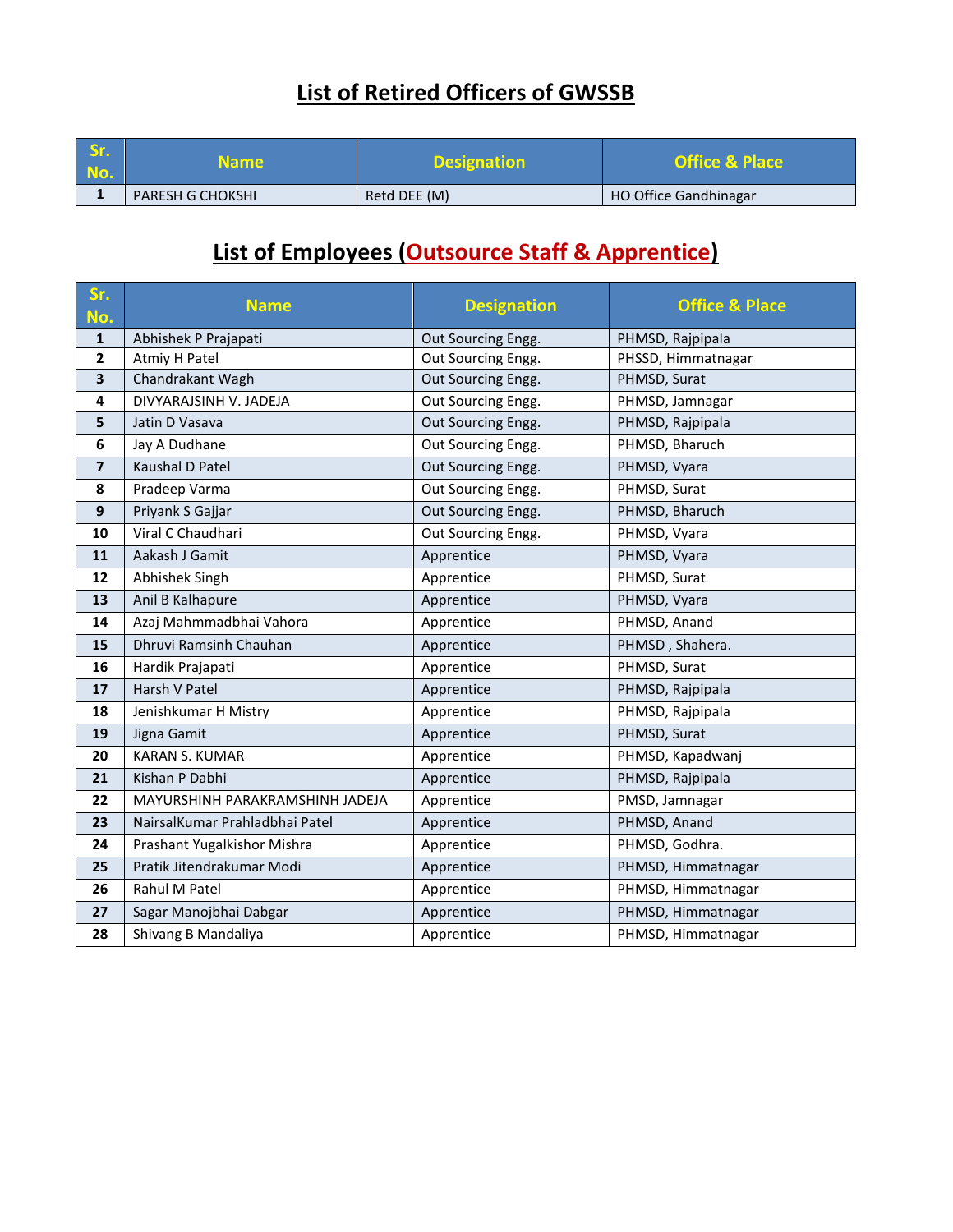#### **Photo Gallery**

1. Inaugural speech by **Sh. D M Parmar, Chief Engineer (Mech.), GWSSB, Gandhinagar** through online application



2. Inaugural speech by **Sh. Gopal N Baria,** Geo-hydrologist, PH Circle, Ahmedabad



3. Inaugural speech by **Sh. Chirag Patel, Deputy Executive Engineer (I/C), GJTI, Gandhinagar**